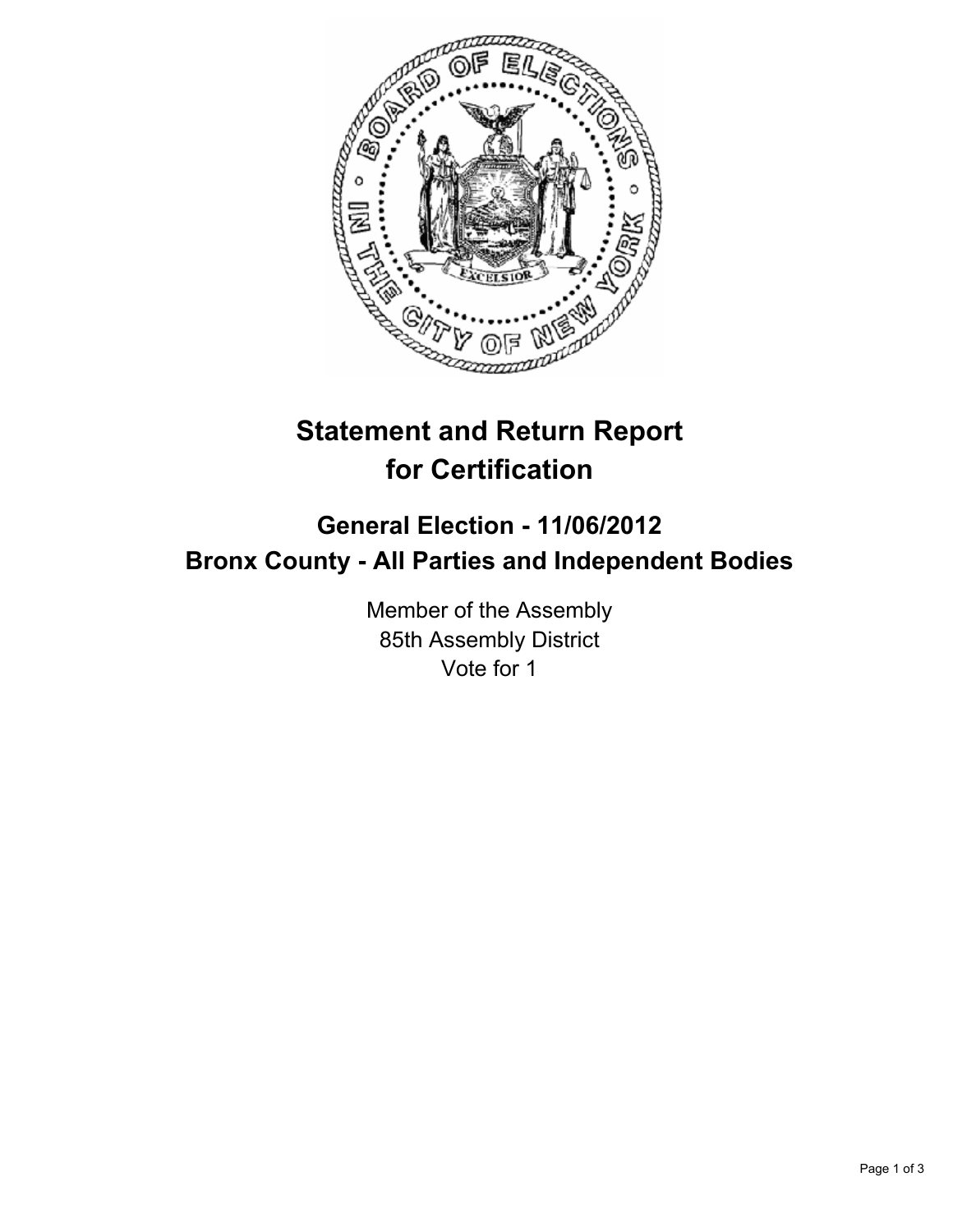

## **Assembly District 85**

| <b>PUBLIC COUNTER</b>                                    | 26,880 |
|----------------------------------------------------------|--------|
| <b>EMERGENCY</b>                                         | 50     |
| <b>ABSENTEE/MILITARY</b>                                 | 406    |
| <b>FEDERAL</b>                                           | 53     |
| <b>SPECIAL PRESIDENTIAL</b>                              | 0      |
| <b>AFFIDAVIT</b>                                         | 3,414  |
| <b>Total Ballots</b>                                     | 30,803 |
| Less - Inapplicable Federal/Special Presidential Ballots | (53)   |
| <b>Total Applicable Ballots</b>                          | 30,750 |
| MARCOS A. CRESPO (DEMOCRATIC)                            | 24,605 |
| JANELLE KING (REPUBLICAN)                                | 620    |
| EDUARDO RAMIREZ (CONSERVATIVE)                           | 324    |
| MARCOS A. CRESPO (WORKING FAMILIES)                      | 392    |
| DANIEL ZUGER (GREEN)                                     | 122    |
| EDWARD PADILLA (WRITE-IN)                                | 1      |
| UNATTRIBUTABLE WRITE-IN (WRITE-IN)                       | 1      |
| <b>Total Votes</b>                                       | 26,065 |
| Unrecorded                                               | 4,685  |